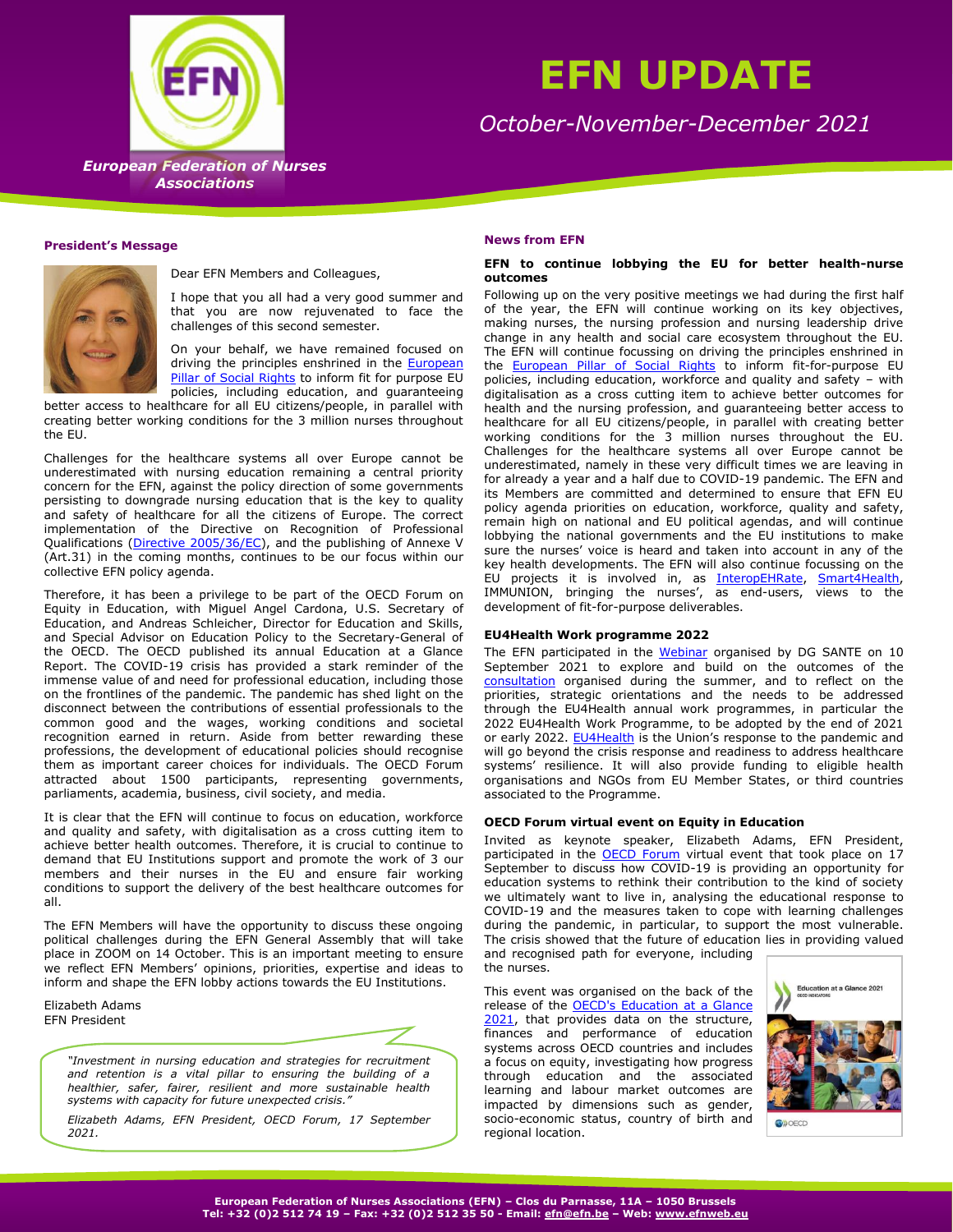The OECD also published a [research](https://www.oecd.org/coronavirus/fr/les-donnees-dechiffrees/effectifs-de-medecins-et-dinfirmiers?utm_term=PAC&utm_source=linkedin&utm_medium=social&utm_content=) which indicates the number of doctors and nurses per capita by country.



According to this research, the countries which have a major number of doctors and nurses per population have a greater capacity to respond to the COVID-19 pandemic as it continues. In countries with fewer doctors and nurses per population, the existing workforce remains being even more stretched in their attempts to address care demands arising from the COVID-19 crisis. For sure, this pandemic highlighted the vital role of nurses in the health eco system. It is therefore essential to find new resources and to create better working conditions to make stronger the health system.

# **WHO Regional Committee for Europe**



The EFN participated in the 71<sup>st</sup> WHO [Regional Committee](https://www.euro.who.int/en/about-us/governance/regional-committee-for-europe/71st-session)  [for Europe,](https://www.euro.who.int/en/about-us/governance/regional-committee-for-europe/71st-session) that took place on 13–15 September 2021. The online event brought

together Health ministers and high-level representatives of the 53 Member States of the WHO European Region, partner organisations and civil society, to discuss the current health issues and set the direction for future activities. These included discussions around the [European Immunization Agenda 2030](https://www.euro.who.int/en/health-topics/health-policy/european-programme-of-work/flagship-initiatives/the-european-immunization-agenda-2030) and the [Mental Health Coalition;](https://www.euro.who.int/en/health-topics/noncommunicable-diseases/mental-health/publications/2020/the-mental-health-coalition-a-whoeurope-flagship-initiative-2020) lessons learned from the COVID-19 pandemic in terms of emergency preparedness and response; opportunities to reorient health systems, reinvent primary health care and rethink health priorities in the post-COVID-19 era and in the light of future pandemics; strengthen WHO politically, technically and financially, making WHO/Europe fit for purpose, and optimizing its impact at country level.

# **EHFG 2021: Rise like a phoenix - Health at the heart of a resilient future for Europe**

This year's [European Health Forum Gastein,](https://www.ehfg.org/) that will take place on 27 September-1<sup>st</sup> October, will address crucial aspects around renewal, solidarity, innovation and resilience in health that are impossible to ignore as we move forward in a year very much still marked by uncertainty and crisis, but also with opportunity to put health and equity higher on all political agendas in a post-2020 world. The EFN Secretary General, Paul De Raeve, was invited to speak in the [session](https://www.ehfg.org/conference/programme/sessions/investing-into-our-healthcare-heroes) *"Investing into our healthcare heroes: Supporting, training, and retaining the healthcare workforce"*, led by the former Commissioner for Health, Vytenis Andriukaitis. This session will focus on key points as how to retain healthcare workers and provide better, safer working environments, and how to tackle health personnel shortages and balance the commitment to *[Universal Health Coverage](https://www.who.int/health-topics/universal-health-coverage)* with free movement of health professionals. All topics that are, more than ever, crucial for nurses and the nursing profession, knowing that 30% of the nurses in Europe left the profession during this pandemic crisis.

# **News from the EU**

# **The European Commission launches HERA**

The pandemic showed how much being prepared is essential to face sudden challenges and prevent any future crisis. Planning and having fit-for-policies are fundamental to ensure that all Member States can respond to the upcoming crisis and save lives when the emergencies occur. Taking this into account, the European Commission launched

the European Health Emergency Preparedness and Response Authority [\(HERA\)](https://ec.europa.eu/info/law/better-regulation/have-your-say/initiatives/12870-European-Health-Emergency-Preparedness-and-Response-Authority-HERA-_en) which aims to provide a coordinated approach to health preparedness. Set up as an internal Commission structure, fully operational early 2022, and its functioning being reviewed and adapted on an annual basis until 2025, when a full review will be carried out, HERA is seen as a huge asset to strengthen European health systems and get prepared for future crisis. Nurses are the backbone of the healthcare eco-systems. Therefore, we need a resilient nursing workforce in the EU to be better prepared for the next health crisis. Thus, following up these developments, and create synergies and collaboration with HERA, will be key for the EFN and its members.

# **State of the Union Speech**

Speaking to the Parliament, the European Commission President, Ursula von der Leyen, [highlighted](https://ec.europa.eu/info/sites/default/files/soteu_2021_address_en.pdf) the European Commission priorities for the year ahead, including continuing the vaccination efforts in Europe and strengthening the pandemic preparedness; leading the digital transformation that will create jobs and drive competitiveness, while ensuring technical excellence and security of supply; ensuring fairer working conditions and better healthcare, and creating more opportunities for Europe's youth to benefit from the European social market economy. Important for the nurses is the [European Health](https://ec.europa.eu/info/strategy/priorities-2019-2024/promoting-our-european-way-life/european-health-union_en)  [Union,](https://ec.europa.eu/info/strategy/priorities-2019-2024/promoting-our-european-way-life/european-health-union_en) as the European Commission is building a strong European Health Union, in which all EU countries prepare and respond together to health crises. The EU's ambition to strengthen Brussels' health powers is coming on the table. A new EU-wide health preparedness and resilience mission envisages an investment of €50 billion by 2027.

# **Report on transposition of transparent and predictable working conditions' Directive**

The European Commission published a [report](https://ec.europa.eu/social/main.jsp?catId=738&langId=en&pubId=8410) highlighting the result of the discussions from the Expert Group set up to provide Member States with technical assistance and with a forum for discussing and facilitating the transposition of the Directive. The report intends to support the legislative work leading to the transposition in the Member States and EEA/EFTA countries of the [Directive \(EU\) 2019/1152](http://url5729.etui.org/ls/click?upn=ocB2eH5SPlihFI0iVMkIBlK1PN10-2BeeXcb-2Btxk-2FyTtIgPqOeAKRMwajUlADN6YmDW7wCsQybPcbg09aZ6YnWMG8sA7I9vfQiNeMdblcSzKA-3DZWQh_ys56Q4xO-2BxSC0P-2BMVAJSLImnrc8hbEDxPJJcocE74SX2Q1giJhqnhYIpeTY-2FoaMD9QINClV6XjfPf3TjZRV13z0MdjqMyZASxqlwjkPzAVTwenxjrMVoS4qMpUqiYaHSG9NI6KPBL0eY-2BZ4y5Pn0C75vS0PkIcuTpUDQGPxp8N9-2B-2B7Ab1TX1ZGu0KXAab2Ki0scw1DBf1R4RmV81RDP20Hw8E7JJrBsJTQ2am381bm95XqvAwlUufKxmhR0uE1e9WN9kM9wkqHV6hd8sa3TQ0m7RwZ-2BMtC6GWUp2OAKsSj8-3D) direct follow-up to the proclamation of the [European Pillar of Social](http://url5729.etui.org/ls/click?upn=ocB2eH5SPlihFI0iVMkIBlK1PN10-2BeeXcb-2Btxk-2FyTtIgPqOeAKRMwajUlADN6YmDDDD1peT4oLRfBOtNYLZvkntZSWi6yHlU4Rdn0FGTb3w-3DAGvY_ys56Q4xO-2BxSC0P-2BMVAJSLImnrc8hbEDxPJJcocE74SX2Q1giJhqnhYIpeTY-2FoaMD9QINClV6XjfPf3TjZRV13z0MdjqMyZASxqlwjkPzAVTwenxjrMVoS4qMpUqiYaHSG9NI6KPBL0eY-2BZ4y5Pn0C1FELnyPK-2FmJErzjiuFF5-2FD7rjgQ6RFLfoDzbfuF-2F6W6behS96BCm2ogN3dv2XmbfJGjgH-2BOkdyGcXg4cZDjDGNkMRgYCtUx-2F1TofS8zqfjBDpmek4U3X45VW-2FG06cLWuM-2BCyVXYCLp87dhQgx6Mp5M-3D)  [Rights,](http://url5729.etui.org/ls/click?upn=ocB2eH5SPlihFI0iVMkIBlK1PN10-2BeeXcb-2Btxk-2FyTtIgPqOeAKRMwajUlADN6YmDDDD1peT4oLRfBOtNYLZvkntZSWi6yHlU4Rdn0FGTb3w-3DAGvY_ys56Q4xO-2BxSC0P-2BMVAJSLImnrc8hbEDxPJJcocE74SX2Q1giJhqnhYIpeTY-2FoaMD9QINClV6XjfPf3TjZRV13z0MdjqMyZASxqlwjkPzAVTwenxjrMVoS4qMpUqiYaHSG9NI6KPBL0eY-2BZ4y5Pn0C1FELnyPK-2FmJErzjiuFF5-2FD7rjgQ6RFLfoDzbfuF-2F6W6behS96BCm2ogN3dv2XmbfJGjgH-2BOkdyGcXg4cZDjDGNkMRgYCtUx-2F1TofS8zqfjBDpmek4U3X45VW-2FG06cLWuM-2BCyVXYCLp87dhQgx6Mp5M-3D) aiming at improving working conditions by promoting more transparent and predictable employment, while also ensuring labour market adaptability.

# **Drawing light from the pandemic: A new strategy for health and sustainable development**

Following on a [call to Action](https://www.euro.who.int/en/media-centre/sections/press-releases/2021/rethinking-policy-priorities-in-the-light-of-pandemics-a-call-to-action) in March 2021, the WHO Regional Office of Europe published a [report](https://www.euro.who.int/__data/assets/pdf_file/0015/511701/Pan-European-Commission-health-sustainable-development-eng.pdf) of the Pan-European Commission on Health and Sustainable Development reflections on what worked or not in the COVID-19 response and in previous crises. The report provides some recommendations aiming to achieve seven key objectives to prevent other crises as the COVID-19 one, namely: Operationalize the concept of One Health at all levels; Take action at all levels of societies to heal the divisions exacerbated by the pandemic; Support innovation for better One Health; Invest in strong, resilient and



inclusive national health systems; Create an enabling environment to promote investment in health; Improve health governance at the global level; Improve health governance in the pan-European region.

The **European Social Policy Network** (ESPN) launched a [report](https://ec.europa.eu/social/main.jsp?_se=ZWZuQGVmbi5iZQ%3D%3D&catId=738&furtherPubs=yes&langId=en&pubId=8418) that analyses (sub)national social protection and inclusion policy responses to the COVID-19 crisis in [35 countries.](https://ec.europa.eu/social/main.jsp?advSearchKey=%20ESPN_covid2021&mode=advancedSubmit&catId=22&policyArea=0&policyAreaSub=0&country=0&year=0) It reveals an overall rapid reaction through the introduction of emergency measures that helped avert a massive social crisis. The report also highlights the weaknesses and gaps in existing social protection and inclusion policies, and the pressing need to address these. Although these measures were the main tools used to tackle the socio-economic impact of the pandemic, the report underlines their limited transformative potential for countries' social protection systems and proposes a series of specific actions that could be considered at national and/or EU level.